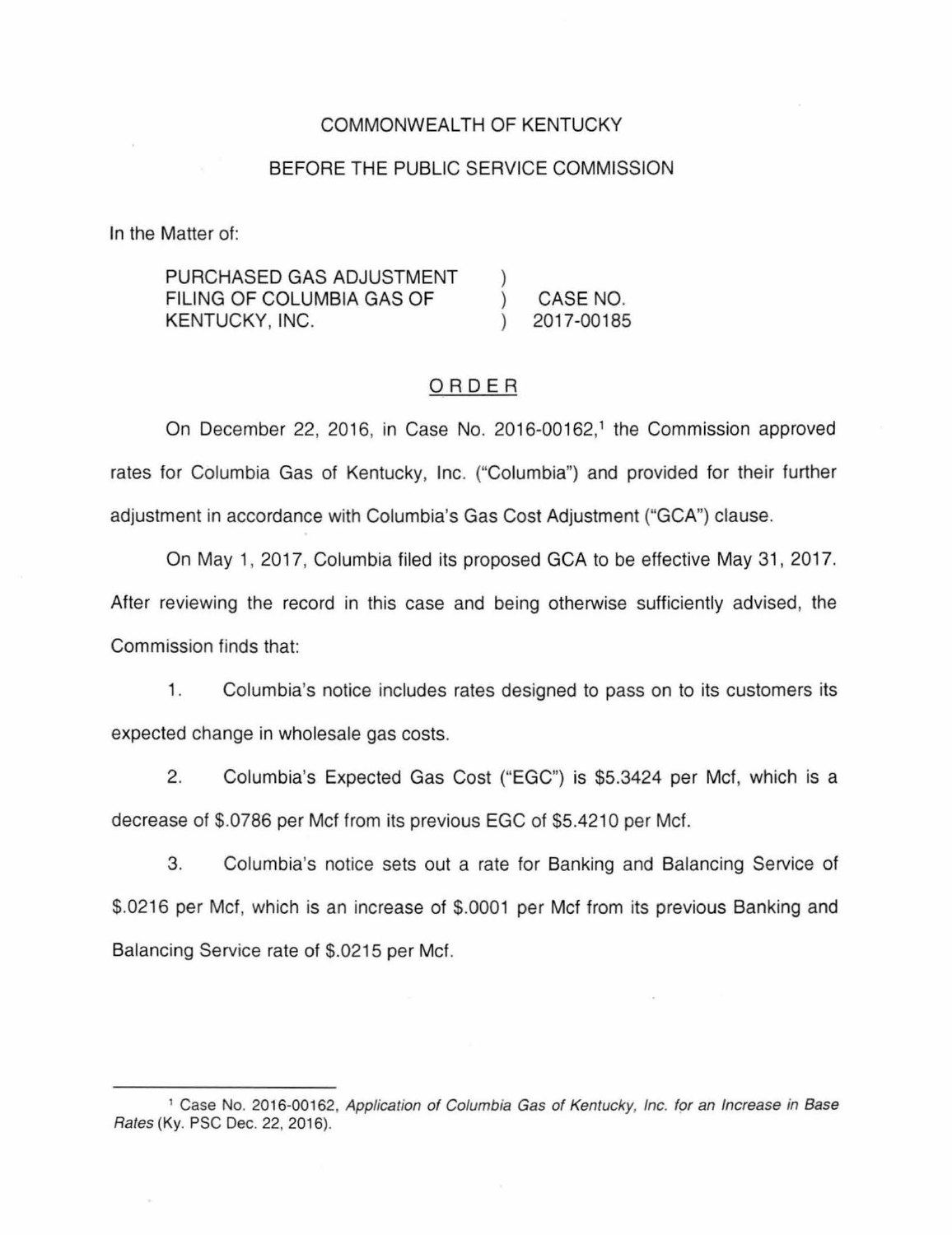4. Columbia's notice sets out no current quarter supplier Refund Adjustment ("RA''). Columbia's total RA is (\$.0020) per Met, which is no change from its previous total RA.

5. Columbia's notice sets out a current quarter Actual Cost Adjustment ("ACA") of \$.2011 per Met. Columbia's total ACA is \$.4147 per Mcf, which is an increase of \$. 1778 per Met from its previous total ACA of \$.2369 per Met.

6. Columbia's notice sets out a Balancing Adjustment ("BA") of (\$1.0608) per Met, which is a decrease of \$1.0608 per Mcf from its previous BA of \$.0000 per Met.

7. Columbia's notice sets out a Special Agency Service ("SAS") refund adjustment of \$.0000 per Met, which is no change from its previous SAS refund adjustment.

8. Columbia's notice sets out a Performance Based Rate ("PBR") Adjustment of \$.3548 per Met, which is a decrease of \$.0120 per Met from its previous PBR Adjustment of \$.3668 per Met.

9. Columbia's GCA is \$5.0491 per Met, which is a decrease of \$.9736 per Met from the previous GCA of \$6.0227 per Met.

10. The rates as proposed by Columbia and set forth in the Appendix to this Order are fair, just, and reasonable and should be approved for billing beginning on May 31, 2017.

IT IS THEREFORE ORDERED that:

1. The rates proposed by Columbia and set forth in the Appendix to this Order are approved for billing beginning on May 31, 2017.

-2- Case No. 2017-00185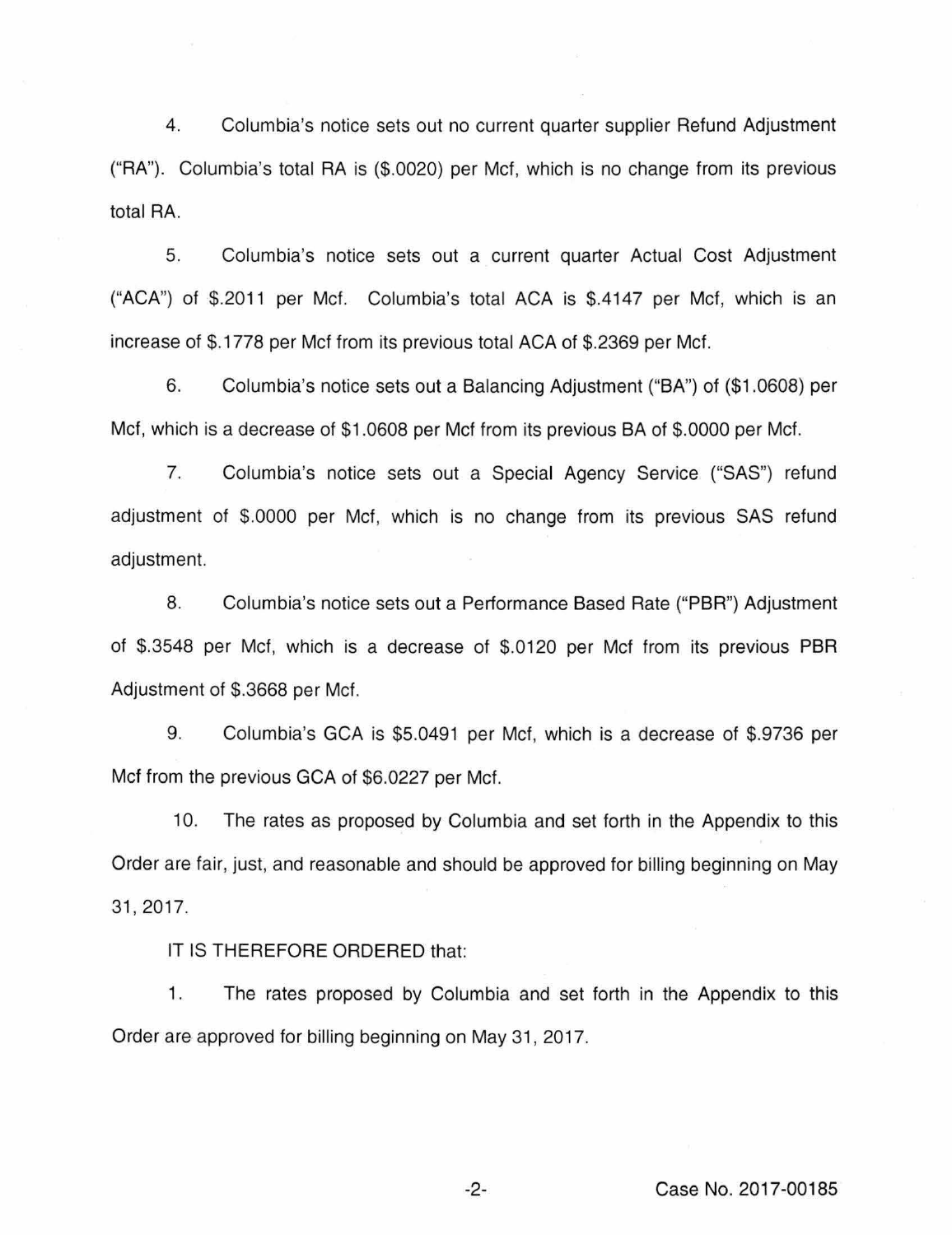2. Within 20 days of the date of this Order, Columbia shall file with this Commission, using the Commission's electronic Tariff Filing System, revised tariff sheets setting out the rates approved herein and reflecting that they were approved pursuant to this Order.

By the Commission



ATTEST: Jalina R. Mathews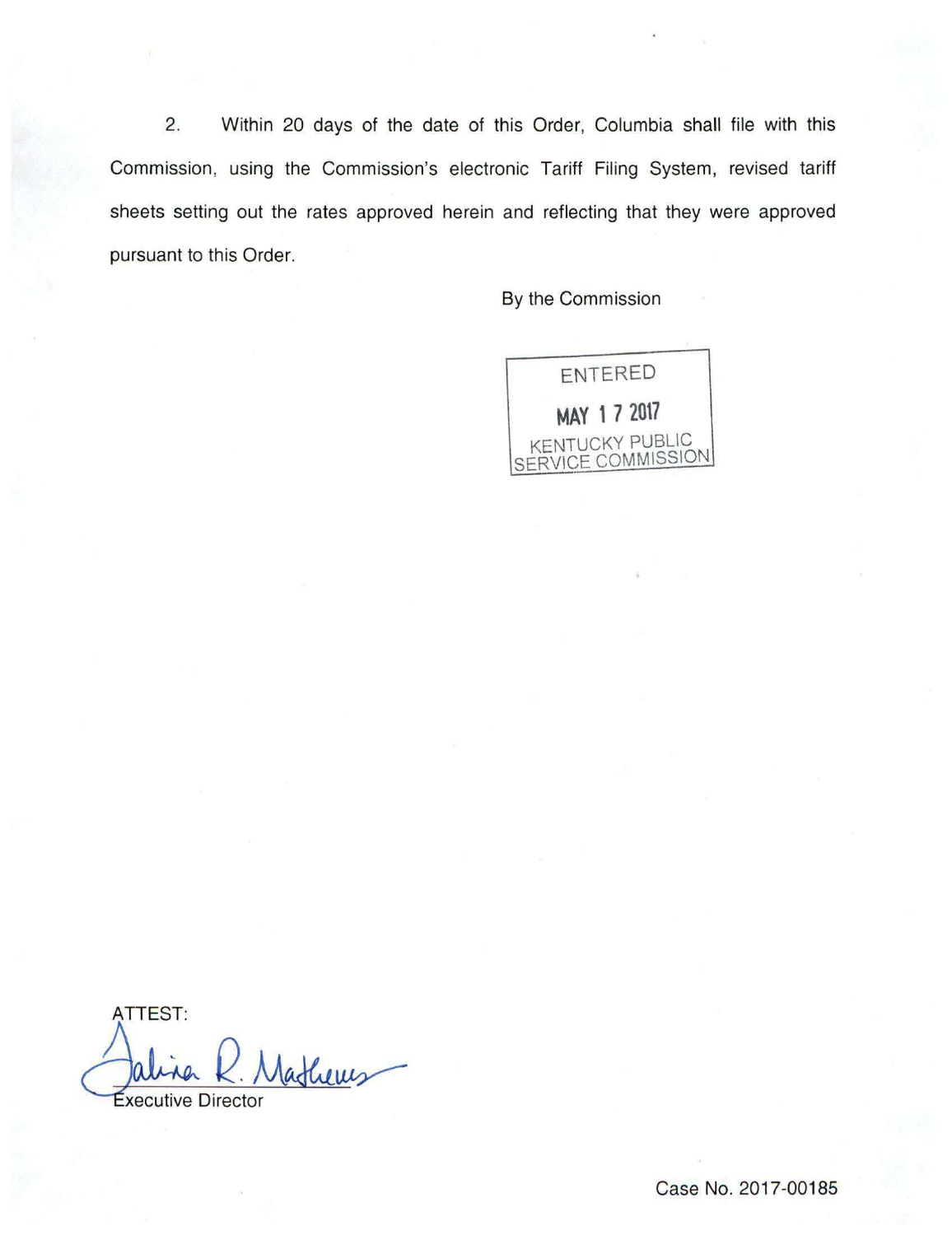#### APPENDIX

# APPENDIX TO AN ORDER OF THE KENTUCKY PUBLIC SERVICE COMMISSION IN CASE NO. 2017-00185 DATED **MAY 1 7 2017** . The following rates and charges are prescribed for the customers in the area

served by Columbia Gas of Kentucky, Inc. All other rates and charges not specifically mentioned herein shall remain the same as those in effect under authority of the Commission prior to the effective date of this Order.

#### CURRENTLY EFFECTIVE BILLING RATES

Total

| <b>SALES SERVICE</b>                                                                                | <b>Base Rate</b><br>Charge<br>\$ | Gas Cost Adjustment <sup>1/</sup><br>Demand Commodity<br>\$ | S              | TUM<br>Billing<br>Rate<br>\$ |
|-----------------------------------------------------------------------------------------------------|----------------------------------|-------------------------------------------------------------|----------------|------------------------------|
| RATE SCHEDULE GSR                                                                                   |                                  |                                                             |                |                              |
| Delivery Charge per Mcf                                                                             | 3.5665                           | 1.5321                                                      | 3.5170         | 8.6156                       |
| RATE SCHEDULE GSO<br>Commercial or Industrial                                                       |                                  |                                                             |                |                              |
| First 50 Mcf or less per billing period                                                             | 3.0181                           | 1.5321                                                      | 3.5170         | 8.0672                       |
| Next 350 Mcf per billing period                                                                     | 2.3295                           | 1.5321                                                      | 3.5170         | 7.3786                       |
| Next 600 Mcf per billing period                                                                     | 2.2143                           | 1.5321                                                      | 3.5170         | 7.2634                       |
| Over 1,000 Mcf per billing period                                                                   | 2.0143                           | 1.5321                                                      | 3.5170         | 7.0634                       |
| RATE SCHEDULE IS                                                                                    |                                  |                                                             |                |                              |
| First 30,000 Mcf per billing period                                                                 | 0.6285                           |                                                             | $3.5170^{27}$  | 4.1455                       |
| Next 70,000 Mcf per billing period                                                                  | 0.3737                           |                                                             | $3.5170^{2/5}$ | 3.8907                       |
| Over 100,000 Mcf per billing period<br>Firm Service Demand Charge<br>Demand Charge times Daily Firm | 0.3247                           |                                                             | $3.5170^{27}$  | 3.8417                       |
| Volume (Mcf) in Customer Service Agreement                                                          |                                  | 7.0340                                                      |                | 7.0340                       |
|                                                                                                     |                                  |                                                             |                |                              |

 $1/$  The Gas Cost Adjustment, as shown, is an adjustment per Mcf determined in accordance with the "Gas Cost Adjustment Clause" as set forth on Sheets 48 through 51 of Columbia's Tariff. The Gas Cost Adjustment applicable to a customer who is receiving service under Rate Schedule GS or IUS and received service under Rate Schedule SVGTS shall be \$5.3424 per Met only for those months of the prior 12 months during which they were served under Rate Schedule SVGTS.

*<sup>21</sup>*IS Customers may be subject to the Demand Gas Cost, under the conditions set forth on Sheets 14 and 15 of Columbia's tariff.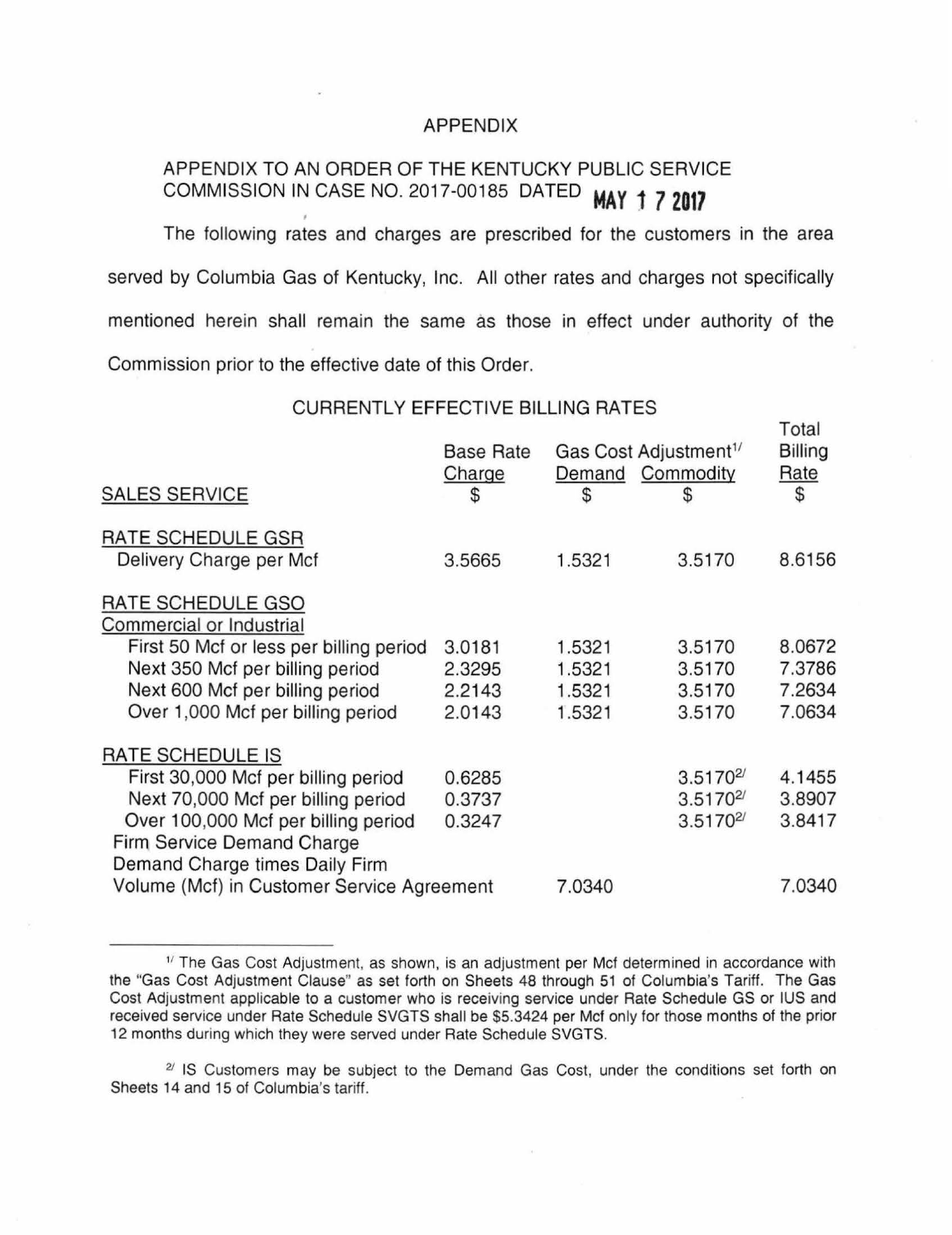| RATE SCHEDULE IUS<br>Delivery Charge per Mcf                                                                                                                                                                     | 1.1544 | 1.5321 | 3.5170                               | 6.2035           |
|------------------------------------------------------------------------------------------------------------------------------------------------------------------------------------------------------------------|--------|--------|--------------------------------------|------------------|
| <b>TRANSPORTATION SERVICE</b>                                                                                                                                                                                    |        |        |                                      |                  |
| RATE SCHEDULE SS<br>Standby Service Demand Charge per Mcf<br>Demand Charge times Daily Firm<br>Volume (Mcf) in Customer Service Agreement<br>Standby Service Commodity Charge per Mcf                            |        | 7.0340 | 3.5170                               | 7.0340<br>3.5170 |
| RATE SCHEDULE DS<br><b>Banking and Balancing Service</b><br>Rate per Mcf                                                                                                                                         |        | 0.0216 |                                      | 0.0216           |
| RATE SCHEDULE MLDS<br><b>Banking and Balancing Service</b><br>Rate per Mcf                                                                                                                                       |        | 0.0216 |                                      | 0.0216           |
| RATE SCHEDULE SVGTS                                                                                                                                                                                              |        |        | <b>Base Rate</b><br>\$               |                  |
| <b>General Service Residential (SGVTS GSR)</b><br>Delivery Charge per Mcf                                                                                                                                        |        |        | 3.5665                               |                  |
| General Service Other-Commercial or Industrial (SVGTS GSO)<br>First 50 Mcf or less per billing period<br>Next 350 Mcf per billing period<br>Next 600 Mcf per billing period<br>Over 1,000 Mcf per billing period |        |        | 3.0181<br>2.3295<br>2.2143<br>2.0143 |                  |
| <b>Intrastate Utility Service</b><br>Delivery Charge per Mcf                                                                                                                                                     |        |        | 1.1544                               |                  |
|                                                                                                                                                                                                                  |        |        | <b>Billing Rate</b><br>S             |                  |
| Actual Gas Cost Adjustment <sup>3/</sup>                                                                                                                                                                         |        |        | (.3559)                              |                  |
| <b>RATE SCHEDULE SVAS</b>                                                                                                                                                                                        |        |        |                                      |                  |
| Balancing Charge-per Mcf                                                                                                                                                                                         |        |        | 1.3278                               |                  |

<sup>&</sup>lt;sup>3/</sup> The Gas Cost Adjustment is applicable to a customer who is receiving service under Rate Schedule SVGTS and received service under Rate Schedule GS, IS, or IUS for only those months of the prior twelve months during which they were served under Rate Schedule GS, IS, or IUS.